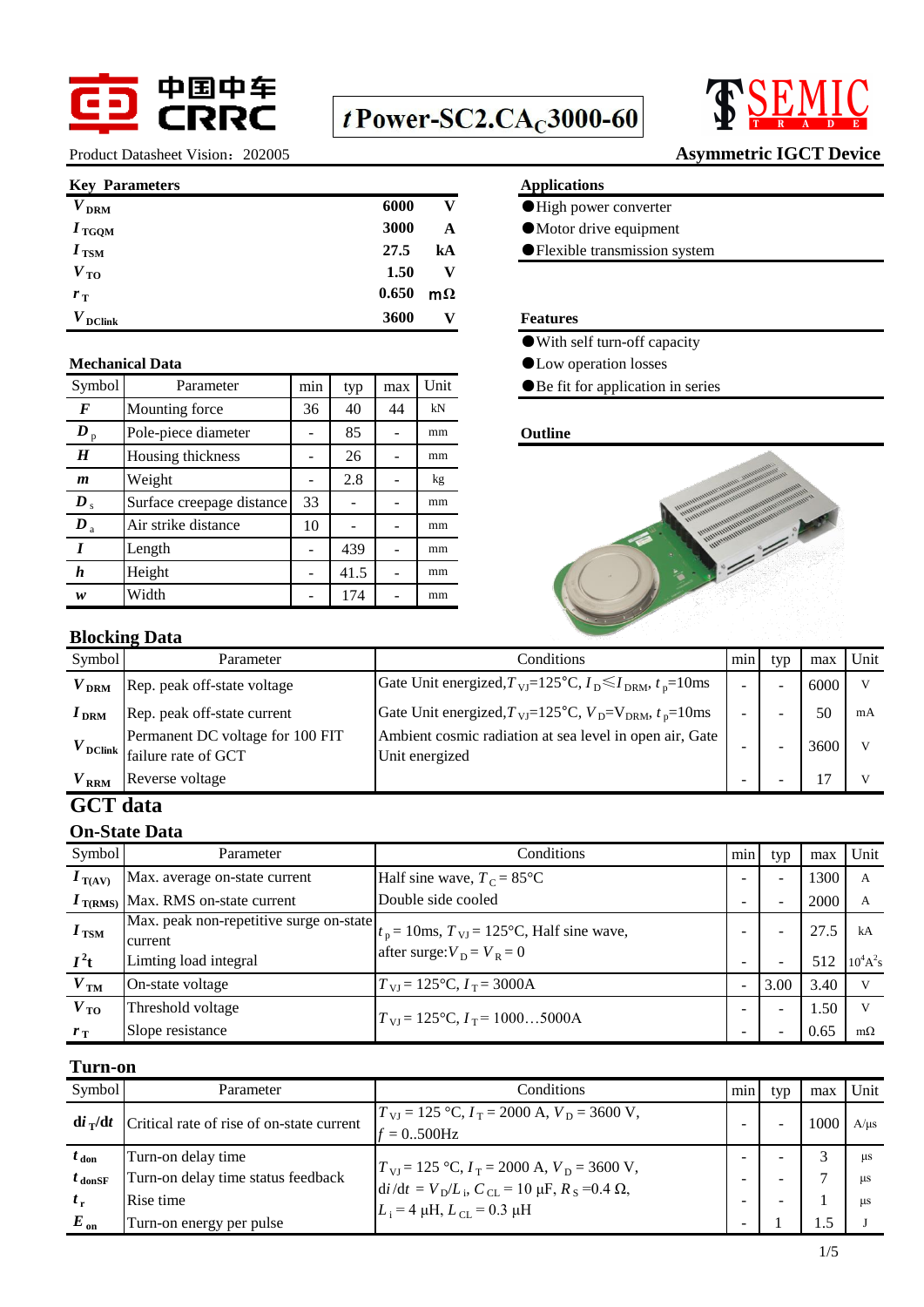| <b>Turn-off</b>     |                                        |                                                                                                                                                                                                                                          |                          |      |      |            |  |  |  |
|---------------------|----------------------------------------|------------------------------------------------------------------------------------------------------------------------------------------------------------------------------------------------------------------------------------------|--------------------------|------|------|------------|--|--|--|
| Symbol              | Parameter                              | Conditions                                                                                                                                                                                                                               | min                      | typ  | max  | Unit       |  |  |  |
| $I_{\text{TGQM}}$   |                                        | Max. controllable turn-off current $T_{VI} = 125 \degree C$ , $V_{DM} \leq V_{DRM}$ , $V_D = 2800 \text{ V}$ ,<br>$L_{\text{CL}} = 0.3 \text{ }\mu\text{H}, \text{ } C_{\text{CL}} = 10 \mu\text{F}, \text{ } R_{\text{S}} = 0.4 \Omega$ | -                        |      | 3000 | A          |  |  |  |
| $t_{\text{doff}}$   | Turn-off delay time                    |                                                                                                                                                                                                                                          | $\overline{\phantom{0}}$ |      |      | $\mu$ s    |  |  |  |
| $t_{\text{doffSF}}$ | Turn-off delay time status<br>feedback | $T_{\text{VI}} = 125 \text{ °C}, I_{\text{TGQ}} = 4000 \text{ A}, V_{\text{D}} = 3600 \text{ V},$<br>$V_{\text{DM}} \leq V_{\text{DRM}}, C_{\text{CL}} = 10 \text{ µF}, R_{\text{S}} = 0.4 \Omega,$                                      |                          |      |      | <b>LLS</b> |  |  |  |
| $t_{\rm f}$         | Max. current falling time              | $L_i = 3 \mu H, L_{CL} = 0.3 \mu H$                                                                                                                                                                                                      | $\overline{\phantom{0}}$ |      |      | us         |  |  |  |
| $E_{\text{off}}$    | Turn-off energy per pulse              |                                                                                                                                                                                                                                          |                          | 16.5 | 20   |            |  |  |  |

## **Thermal Data**

| Symbol            | Parameter                                      | Conditions         | min            | typ                      | max    | Unit            |
|-------------------|------------------------------------------------|--------------------|----------------|--------------------------|--------|-----------------|
| $T_{\rm{VJ}}$     | Junction operation temperature                 |                    | $\theta$       | -                        | 125    | $\rm ^{\circ}C$ |
| $T_{\, \rm STG}$  | Storage temperature range                      |                    | $-40$          | -                        | 60     | $^{\circ}C$     |
| $T_{\rm AMB}$     | Ambient operational temperature                |                    | $\overline{0}$ | ۰                        | 50     | $^{\circ}C$     |
| $R_{\text{thJC}}$ | Thermal resistance junction-to-<br>case of GCT | Double side cooled |                | $\overline{\phantom{0}}$ | 0.0085 | K/W             |
| $R_{\text{thCH}}$ | Thermal resistance case-to-<br>heatsink of GCT |                    |                | -                        | 0.0030 | K/W             |

# **Gate Unite**

| Symbol                  |                     | Parameter                                        | Conditions                                                                                             | min                      | typ                      | max   | Unit    |  |  |  |
|-------------------------|---------------------|--------------------------------------------------|--------------------------------------------------------------------------------------------------------|--------------------------|--------------------------|-------|---------|--|--|--|
|                         | <b>Power supply</b> |                                                  |                                                                                                        |                          |                          |       |         |  |  |  |
|                         |                     | $V$ <sub>GIN RMS</sub> Gate Unit voltage         | AC square wave amplitude( $15 \sim 100$ kHz) or DC<br>voltage. No galvanic isolation to power circuit. | 28                       |                          | 40    | V       |  |  |  |
|                         |                     | $P_{\text{GIN MAX}}$ Gate Unit power consumption |                                                                                                        |                          |                          | 100   | W       |  |  |  |
| $I$ GIN MIN             |                     | Min. current for powering up                     | Min.average current supplied by charged Gate<br>unit                                                   | 2.1                      |                          |       | A       |  |  |  |
| $I$ GIN MAX             |                     | Internal current limitation                      | Rectified average current limited by Gate Unit                                                         |                          |                          | 8     | A       |  |  |  |
| X1                      |                     | Gate Unit power connector                        |                                                                                                        |                          | AMP:MTA-156              |       |         |  |  |  |
|                         |                     | <b>Optical Control input/output</b>              |                                                                                                        |                          |                          |       |         |  |  |  |
| $t_{\text{on}(min)}$    |                     | Min. on-time                                     |                                                                                                        | 40                       |                          |       | $\mu$ s |  |  |  |
| $t_{\text{off}(min)}$   | Min. off-time       |                                                  |                                                                                                        | 40                       |                          | ÷     | $\mu$ s |  |  |  |
| $P_{on}$ CS             |                     | Optical input power                              |                                                                                                        | $-15$                    |                          | $-1$  | dBm     |  |  |  |
| $P_{\text{off CS}}$     |                     | Optical noise power                              | Valid for 1mm plastic optical fiber(POF)                                                               |                          |                          | $-45$ | dBm     |  |  |  |
| $P_{on \, SF}$          |                     | Optical output power                             |                                                                                                        | $-19$                    |                          | $-1$  | dBm     |  |  |  |
| $P_{\text{ off SF}}$    |                     | Optical noise power                              |                                                                                                        | $\overline{\phantom{a}}$ |                          | $-50$ | dBm     |  |  |  |
| $t_{G LITCH}$           |                     | Pluse width threshold                            | Max. pulse width without response                                                                      |                          |                          | 400   | ns      |  |  |  |
| $t_{\text{retrig}}$     |                     | External retrigger pulse width                   |                                                                                                        | 700                      | $\overline{\phantom{a}}$ | 1100  | ns      |  |  |  |
| CS                      | CS reciever         |                                                  | Agilent, type:HFBR-2529Z                                                                               |                          |                          |       |         |  |  |  |
| SF                      |                     | SF transmitter                                   | Agilent, type:HFBR-1528Z                                                                               |                          |                          |       |         |  |  |  |
| <b>Visual Feedback</b>  |                     |                                                  |                                                                                                        |                          |                          |       |         |  |  |  |
| LED1(green)<br>Gate OFF |                     |                                                  | "Light" when GCT is off                                                                                |                          |                          |       |         |  |  |  |
| LED2(yellow)<br>Gate ON |                     |                                                  | "Light" when gate-current is flowing                                                                   |                          |                          |       |         |  |  |  |
| LED3(red)               |                     | Fault                                            | "Light" when not ready/Failure                                                                         |                          |                          |       |         |  |  |  |
| LED4(green)             |                     | Power supply voltage OK                          | "Light" when power supply is within specified range                                                    |                          |                          |       |         |  |  |  |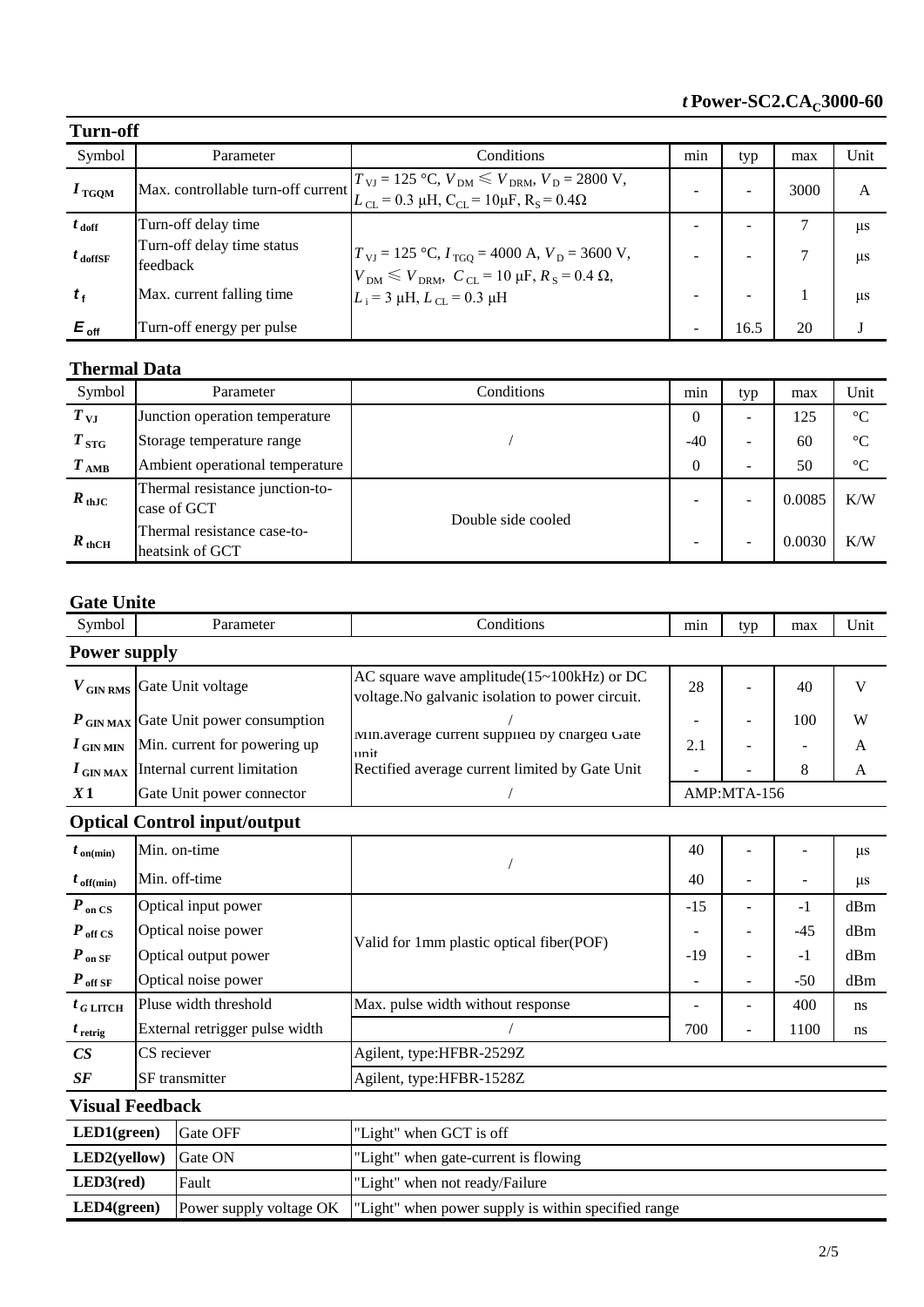



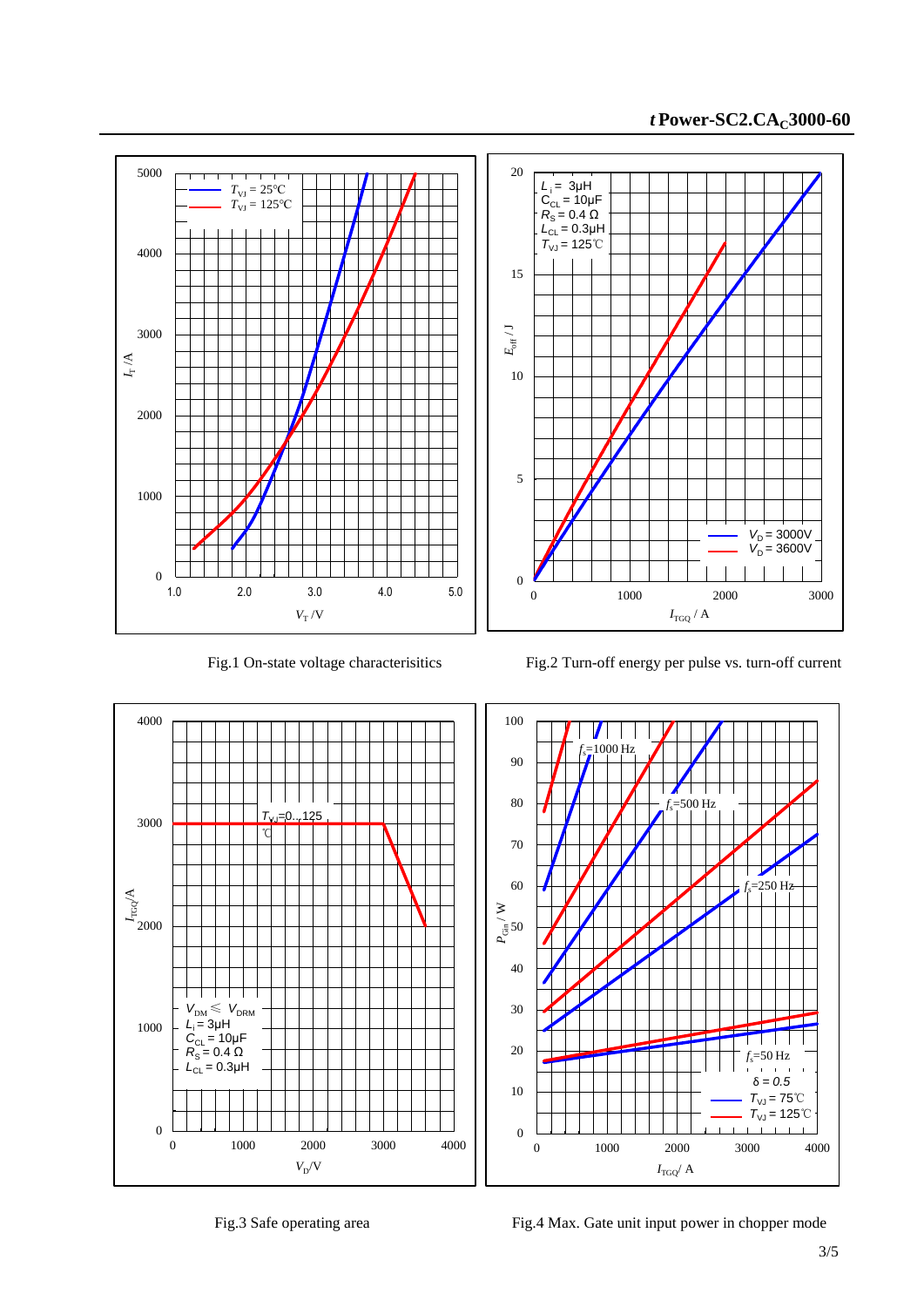

Fig.5 Transient thermal impedance vs. time Fig.6 IGCT test circuit





Fig.7 IGCT outline(Unit: mm)